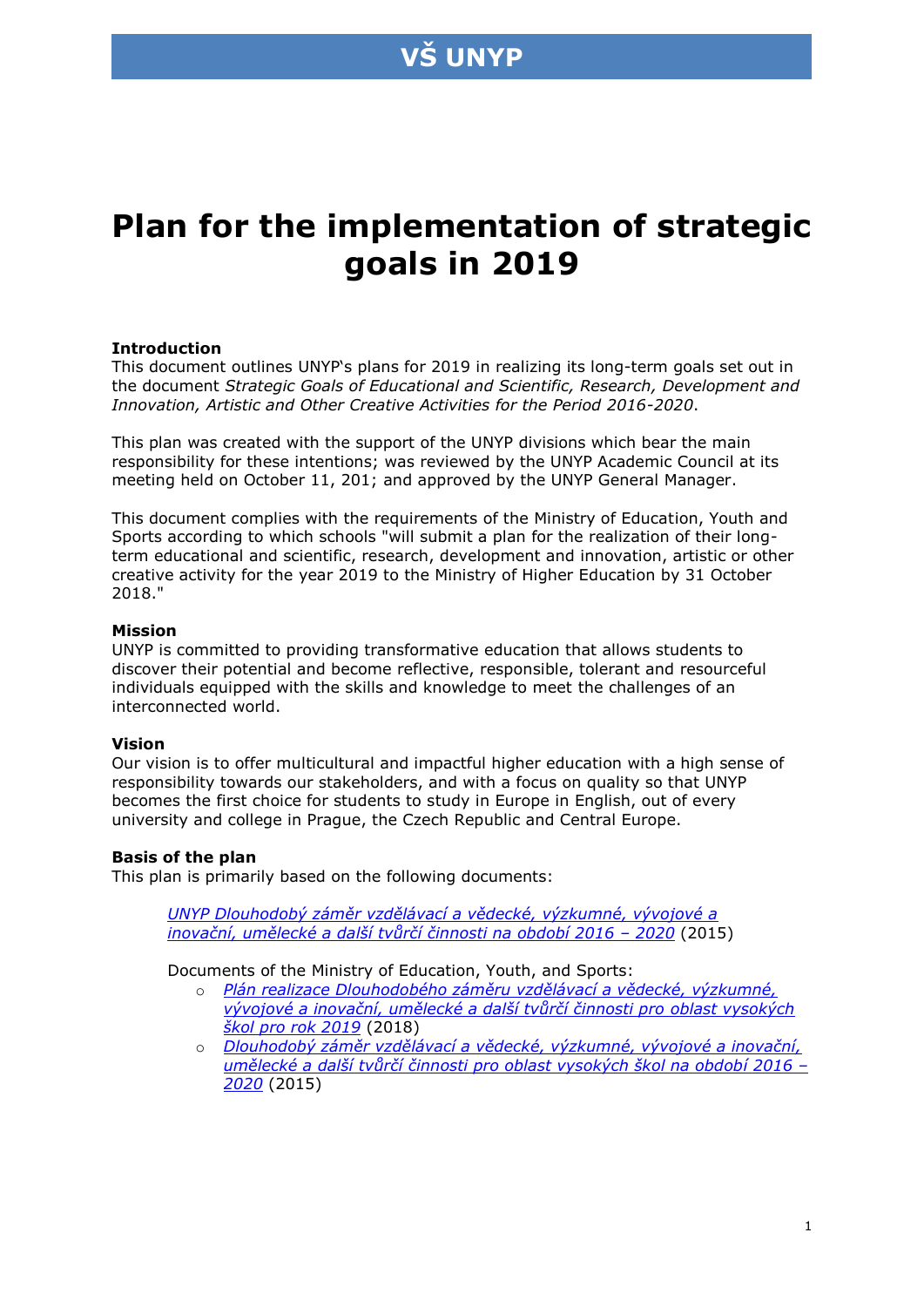## **VŠ UNYP**

## **1. Quality Assurance**

UNYP's main efforts in this area will be to extend and intensify existing practices, focusing primarily on the areas of staffing, pedagogy, and curriculum structures. More intensive use of technologies, particularly the Learning Management System, is expected to play a large role in all of these areas.

## **Goals originally set for 2019**

1.2 Work more closely, and on a regular basis, with adjunct and full-time academic staff on teaching and assessment issues.

 Increase the frequency of the peer course observation to reach 30% of all instructors each year (from current level of 25% each year). (2019)

1.4 More fully integrate the Learning Management System into teaching and learning.

 Begin an annual review of the achievement of learning outcomes in specific areas using the stored material in the Learning Management System. (2019)

1.5 Infuse a learning outcomes approach into both teaching and the structure of the study programs.

- Map program learning outcomes onto the curricula of all study programs; use this process to eliminate overlap in the curricula. (2019)
- Begin publishing annual outcomes assessment reports for the COM, IER, and PSY programs (BUS already publishes this). (2019)

### **Goals deferred from previous periods**

1.6 More fully involve students, instructors, and external stakeholders in quality assurance processes.

Work with the Student Council to develop an annual benchmarking and feedback report, created by students. (2017)

1.7 Unify institutional policies and move to public website. (2017)

### **Ongoing goals**

1.1 Secure and broaden a stable base of academic staff in all programs.

 Increase the full-time academic staff at the docent or professor level by 20% compared to 2014 levels, by 2020.

1.3 Increase student success.

Lower attrition by 20% from 2014 levels, by 2020.

1.8 Accredit one new study program at the Bachelor's or Master's level in each department, by 2020.

### **Other goals**

a) Implement internal and external moderation in all courses of UNYP-accredited degree programs:

- Bachelor's of Business Administration
- Bachelor's of International Relations
- Bachelor's of Media & Communication
- Bachelor's of Psychology
- Master's of Psychology
- MBA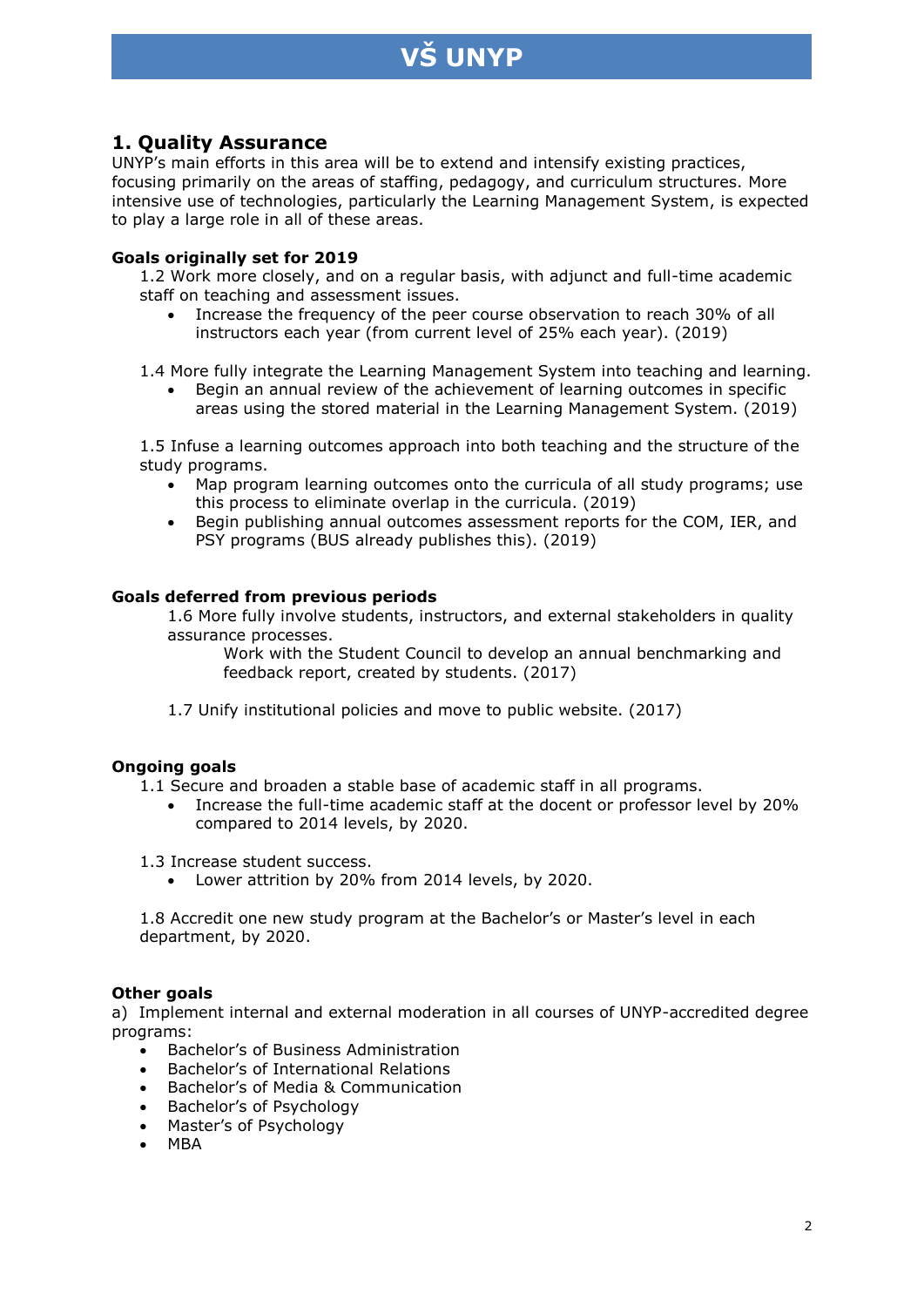## **VŠ UNYP**

b) Develop and implement a risk registry addressing all major aspects of UNYP's operations.

## **2. Accessibility & Diversity**

UNYP's recent move to new facilities helped overcome long-standing barriers to physically disabled students. Efforts for the upcoming period will focus on making existing academic support for students more effective; creating study opportunities for socially disadvantaged groups; continuing to improve the infrastructure of the new facilities to better accommodate students, instructors, and staff; and, through student housing, creating living and learning environments for students.

## **Goals originally set for 2019**

2.1 In each study program, establish one 3-year full-tuition scholarship for select disadvantaged groups. (2019)

## **3. Internationalization**

The international nature of UNYP is seen in its student population, instructors, curricula, teaching methods, and in its partnerships with foreign universities to offer degree programs in the Czech Republic. Increasing student mobility will be the main focus of the coming period.

## **Ongoing goals**

3.3 10% of graduates to have studied abroad by 2020.

3.4 Increase number and diversity of exchange partnerships with foreign universities and organizations.

Actual 2015: 28 universities in 14 countries in Asia, Europe, North America, and South America.

Target 2020: 40 universities in 25 countries, based on needs of UNYP academic programs and surveys of student preferences.

3.5 Establish a more visible international profile and presence.

 Increase the annual number of conference presentations by UNYP instructors, and increase the funds available to support this.

Target 2018: 20 presentations at international conferences Target 2020: 25 presentations at international conferences

3.6 Expand hosting of courses from international universities and facilitate UNYP student participation in these.

2020 target: 12 programs hosted per year; 10% of graduates to have participated in a visiting university course.

## **4. Relevance**

UNYP plans to increase the relevance of studies to social and scientific development and the needs of partners mainly through curricula revision and further inclusion of external stakeholders in shaping curricula and pedagogical approaches.

## **5. High-quality and relevant research, development, and innovation**

As an institution focused primarily on teaching young students in Bachelor's programs, UNYP's ongoing support of research has focused on supporting and incentivizing the individual work of its instructors. However, the growth of the school's Psychology study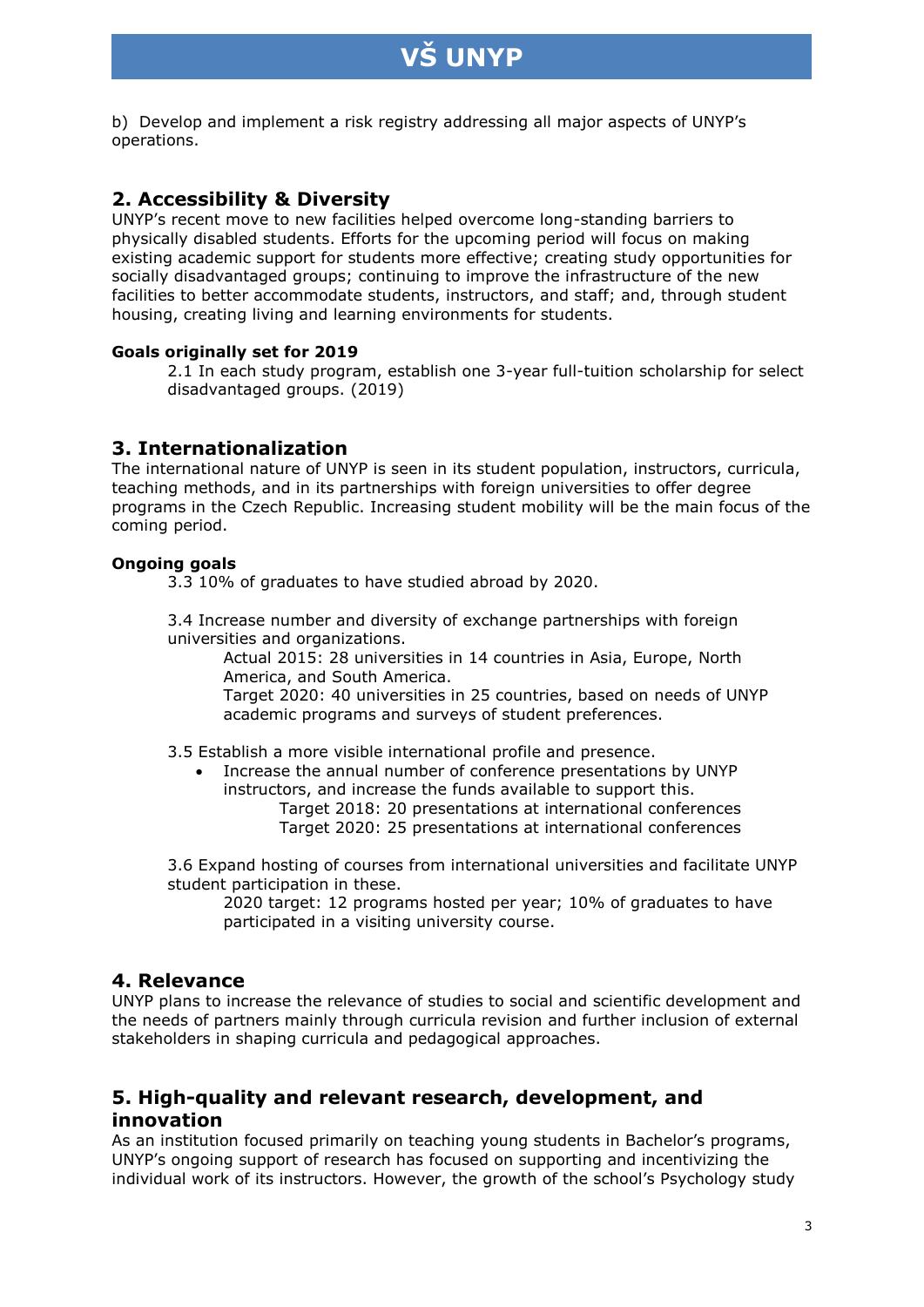## **VŠ UNYP**

program and the success of the international student research conference initiated by the Psychology Department have expanded the scope of the school's involvement in research in recent years. In the coming period, efforts will be focused on linking students and instructors in research projects, and involving students of all study programs in the student research conference.

### **Goals deferred from previous periods**

5.2 Increase student participation in scientific, research, development and artistic activities.

Expand the existing International Student Research Conference, organized by UNYP's Psychology Department, to include students of Communications & Mass Media, International Economic Relations, and Business Administration (2017).

## **Ongoing goals**

5.1 Implement external research projects that are related to each study program. Win funding for and implement at least one external research project in each study program, with participation by students where possible, by 2020.

5.3 Increase support for research by instructors and students.

Increase number of UNYP instructors participating in research or other scholarly activities on an annual basis to 30% by 2020 (from 23% in 2014).

## **6. Data-based Decision Making**

Efforts in the coming period will be focused on extending and formalizing data collection into a series of regular internal reports to be used as a foundation for administrative decision making. Annual participation in international surveys will also begin.

## **Goals deferred from previous periods**

6.1 Use internally generated data in academic and operational decision making. Expand the scope of collection and evaluation of data relevant to the quality of study programs, student experience, and graduate success, by creating the following reports:

> Academic progress report. Created by: Registrar Office. Periodicity: Each semester. Reviewed by: Academic Council, Academic Advisors, Student Council. Starting in: 2016

Alumni profile report. Created by: Career Office. Periodicity: Annual. Reviewd by: Academic Council, Student Council. Starting in: 2017

Formalize some existing data collection into a standard reports schedule.

Alumni survey. Created by: Alumni Office. Periodicity: Annual. Reviewed by: Academic Council, Student Council.